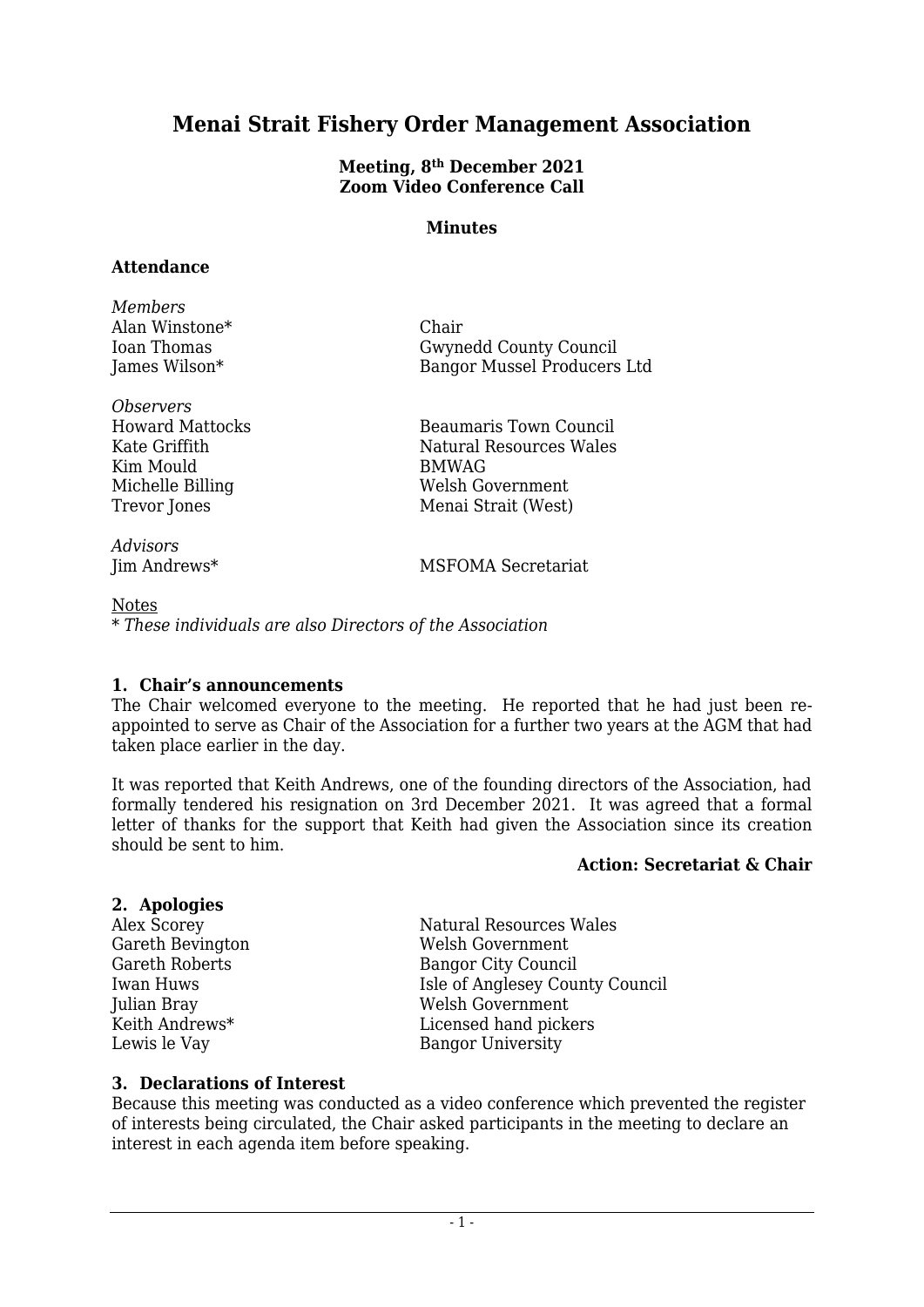#### **4. Minutes of last meeting**

The minutes of the meeting that took place on the 8th September 2021 were accepted, subject to minor corrections.

#### **5. Matters Arising**

It was considered that most of the matters arising from the last meeting were addressed on the agenda for the current meeting.

Some items raised at the September meeting that were not formally addressed on the agenda were discussed:-

#### **Sand in Penrhyn Dock**

Kim Mould reported that he understood that a marine licence would be needed from NRW to allow dredging of the sand in the dock. Kate Griffith confirmed that the sediment would need to be sampled to determine its composition and that a sediment sample plan may be required.

James Wilson reported that sand was still being unloaded, and that water sprinklers were not being used, so sand continue to blow into the dock.

It was agreed that this issue should be kept under review.

#### **Action: JW, Secretariat**

#### **Deo Gloria**

The vessel Deo Gloria had run aground on one of the layings on 5th November 2021, causing some damage to the mussels in cultivation. James Wilson had raised concerns about this damage with the operator and with Caernarfon Harbour Trust.

It was agreed that the Secretariat and tenant of this area should contact the Association's legal advisors to determine how best to proceed.

#### **Action: JW, Secretariat**

#### *Bonamia*

James Wilson reported that he had participated in a number of discussions with Cefas about revising the extent of the *Bonamia* restrictions in the area. He was highlighting the difference between EU and UK approaches to this issue, and was concerned that Cefas did not seem willing to adopt a more pragmatic approach. Discussions were ongoing, and an update would be provided to future meetings.

#### **Action: James Wilson**

#### **Water quality**

The importance of good water quality for the future of the mussel fishery was discussed. All agreed that improving water quality would address many of the problems affecting the export of Menai Strait mussels to the EU post-Brexit. Work is progressing on several fronts: the Shellfish Centre work working with Dŵr Cymru to identify the main effluent inputs that affect water quality; and the Food Standards Authority are considering the implications of changing the approach to classifying shellfish waters.

#### **6. Register of Interests**

The Chair reminded all participants to check their Statement of Interests on the MSFOMA website [\(https://www.msfoma.org/?page\\_id=478\)](https://www.msfoma.org/?page_id=478) to confirm whether it is accurate.

**Action: All**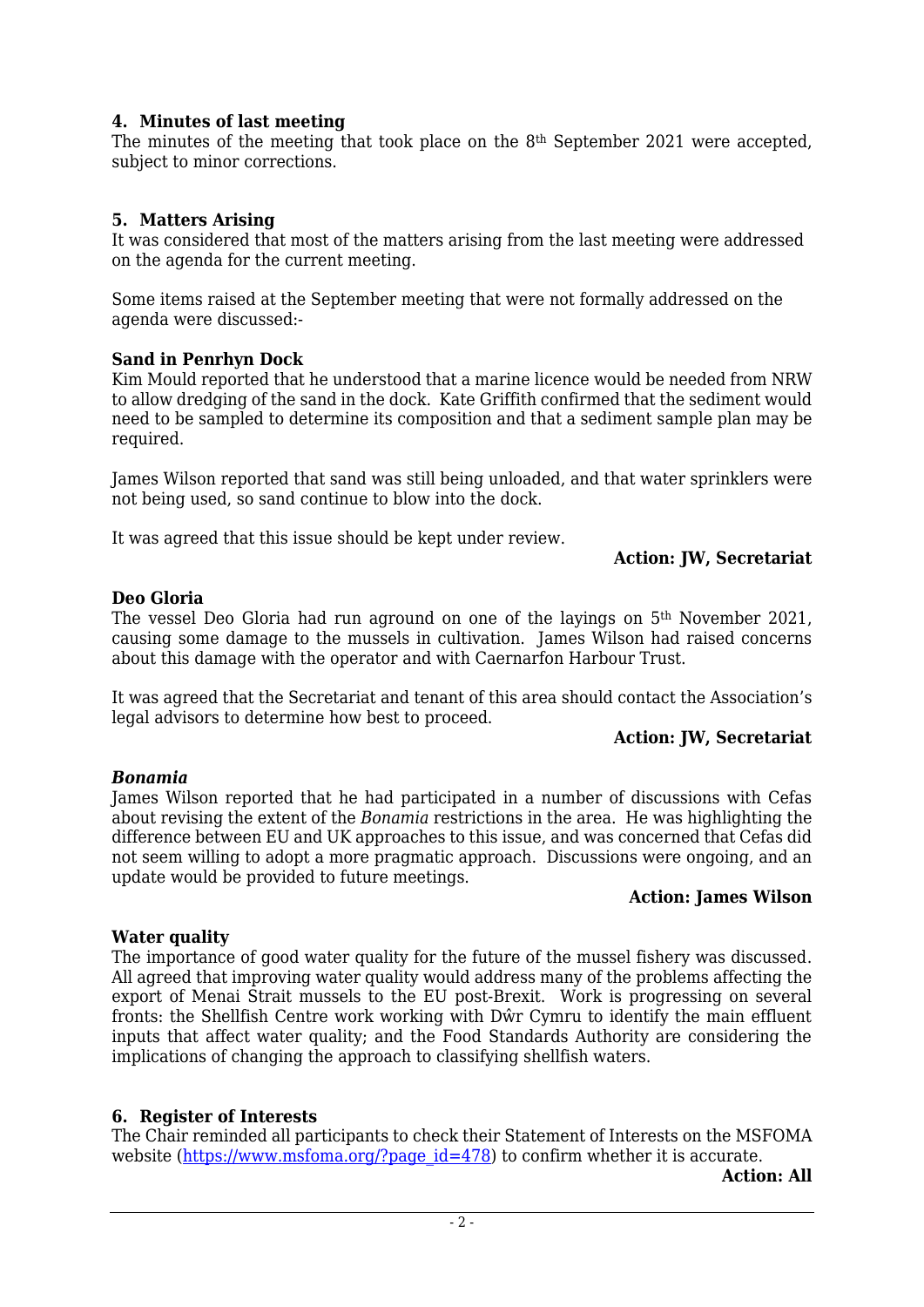## **7. Financial Update**

The financial report was accepted.

It was agreed that the revised budget should be adopted, and that lease fees should be kept as low as possible in response to both the reduced costs facing the Association and the poor trading conditions being experienced by the industry. The proposal that lease fees should be set at £2,312pa for each of the 8 layings was accepted.

It was agreed that the Community fund proposal from Bangor City Council (to support the renovation of the HMS Conway kiosk on the pier) should be supported and that the Secretariat should liaise with the Council to progress this.

#### **Action Secretariat**

## **8. Public Profile of the Association**

The Chair and Secretariat reported that regular meetings continue to be held with Dr Andy Olivier to ensure that both the Association's website and Twitter account are being used to raise the profile of the Association more effectively. The number of tweets and profile of the Association continues to grow steadily. It now has over 1,300 followers.

All present were asked to provide a picture of themselves and a few paragraphs of text suitable for both Tweeting and posting on the MSFOMA website, to give MSFOMA a "face".

#### **Action: All**

All present were reminded of the value of the public profile of the Association and were asked to remember to send items of interest to Andy Olivier for him to Tweet.

#### **Action: All**

## **9. Welsh Government Activity**

The Secretariat's report was noted and received. There had been no meetings of WG fisheries groups.

The Chair provided an update on the video meeting with the Minister that had taken place on the 1st December. The key messages appeared to be that the Minister wants to increase shellfish aquaculture production, but does not want to develop a new Strategy for this; at the same time it is acknowledged that the objectives of the 2013 Strategy have not been met, but it is claimed that the sector is now more diverse than it was. The meeting was attended by David Morris (Deputy Head, WG Food Division), who was very positive about the potential of the Welsh shellfish aquaculture sector.

James Wilson had also attended this event and the follow-up plenary session with officials. He reported that Robert Floyd and Gareth Bevington had made a commitment to follow up the Ministerial meeting to set out the next steps for this sector. He also noted that Minister's reference to the 2013 Fisheries Strategy Objectives and the enthusiasm from David Morris.

During the discussions with WG it had been reported that the EU EMFF funding would be coming to an end and that a commitment had been made by WG to engage with industry partners to co-design future funding arrangements for this sector.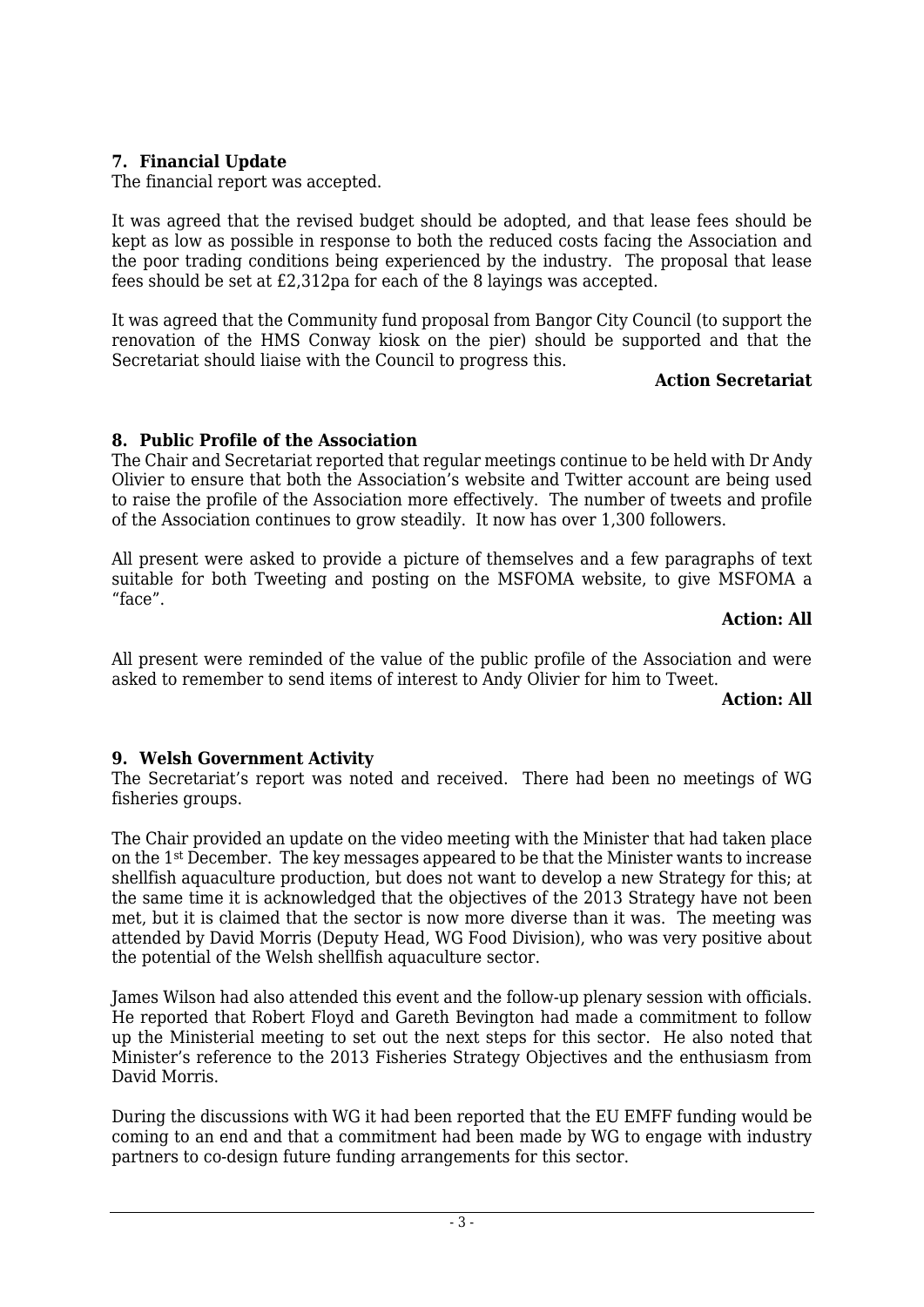## **10.NW IFCA Activity**

The report on recent activities of the NW IFCA was received and accepted by the meeting.

It was agreed that MSFOMA should continue to encourage NWIFCA to resume work on the Morecambe Bay Mussel Management Plan.

#### **Action: Secretariat**

## **11.Menai Strait East Fishery Order**

The Chair introduced this item, noting the progress that has been made to allow for the introduction of a new Fishery Order in the eastern Menai Strait in April 2022 to follow on from the existing Fishery Order.

After discussion it was agreed that:-

- Written applications for new leases should be sought from the existing tenants of leased areas.
- The Chair and Secretariat should work with NRW and WG to progress a Habitats Regulations Assessment (HRA) for the new Order, for the Designated Several Area, and for the layings in the new Order.
- That the Chair and Secretariat should complete all of the administrative steps required for new leases to be issued for the layings in the new Fishery Order.
- That the Secretariat should invite those Members of the Association without a pecuniary or prejudicial interest in the leased areas to form a Lease Allocation Committee that would make a determination on applications for leased areas.

#### **Action: Chair & Secretariat**

It was further agreed that the close working relationship between MSFOMA and WG should be maintained, with regular meetings between Michelle, the Chair and the Secretariat.

#### **Action: Chair & Secretariat**

#### **12.Menai Strait West**

The Chair reported that MSFOMA have continued to organise meetings between the applicants for renewal of this Fishery Order and other parties including Natural Resources Wales, WG officials, and scientists from the Shellfish Centre at Menai Bridge. A key area of work that had been progressed through these meetings was a proposal for a review of management and mitigation options for Pacific oyster cultivation in the Strait, which had been reported to previous meetings.

At the last meeting between parties on 17th November it had been agreed that the draft report should be finalised in mid-January and discussed at a meeting of this group by the end of January. An update on this report and its findings could be brought to the next Association meeting.

#### **Action: Secretariat**

James Wilson reported on discussions at the SAGB Mollusc Committee about this issue. There have been discussions about the national policy for Pacific oysters at this meeting, and it appeared that further discussion and negotiation was needed between Natural England and Cefas to develop a settled policy. James agreed to provide an update on any progress at this level to future Association meetings.

#### **Action: James Wilson**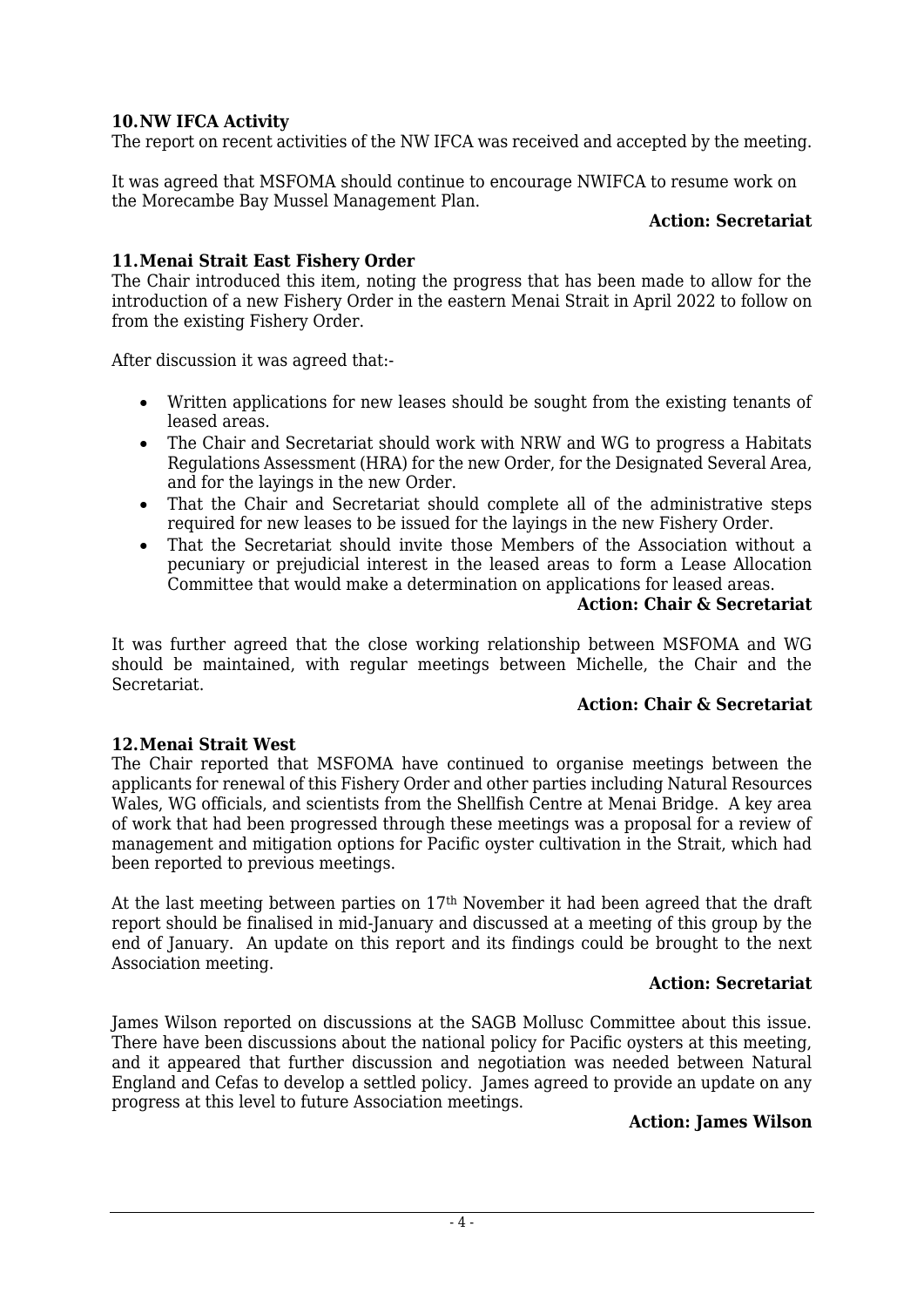## **13.Funding proposals & Research Update**

A brief update on progress with funding and research was provided. In summary:-

- a) **Pacific Oysters** some areas for research have been identified and are to be progressed (see Item 12 above).
- b) *Bonamia* James Wilson reported that he had been in touch with Cefas about the size of the current designated area, which extends from Conwy to Malltraeth and Llandwrog beyond the western end of the Menai Strait. Cefas had indicated that any change to this boundary would take time. JW will continue to pursue this issue and will update the Association.

#### **Action: James Wilson**

- c) **Spat collectors / MOSSS** James Wilson reported that work was ongoing, and an application for a larger cultivation area was in preparation .
- d) **Water quality** the Shellfish Centre was continuing to work with Dŵr Cymru and other partners to identify sources of effluent input to the

#### **14.Fishery Management Issues**

#### **a) Coastal / marine developments**

**i. Bangor Pier**

No additional update.

#### **ii. Sand in the dock**

This was discussed at the start of the meeting (see Matters Arising).

#### **b) Environmental / health issues**

#### **i. Shellfish hygiene classification**

No further update.

#### **ii.** *Bonamia*

No further update.

#### **iii. Invasive Alien Species (IAS) / Invasive Non-Native Species (INNS)**

Kate Griffith reported that the School of Ocean Sciences would be holding a webinar looking at larval dispersal of Invasive Non-Native Species. She agreed to share information about this webinar via the Secretariat.

#### **Action: Kate Griffith**

All were reminded to keep an eye out for slipper limpets in the area.

**Action: All**

## **iv.** *Norovirus*

No further update.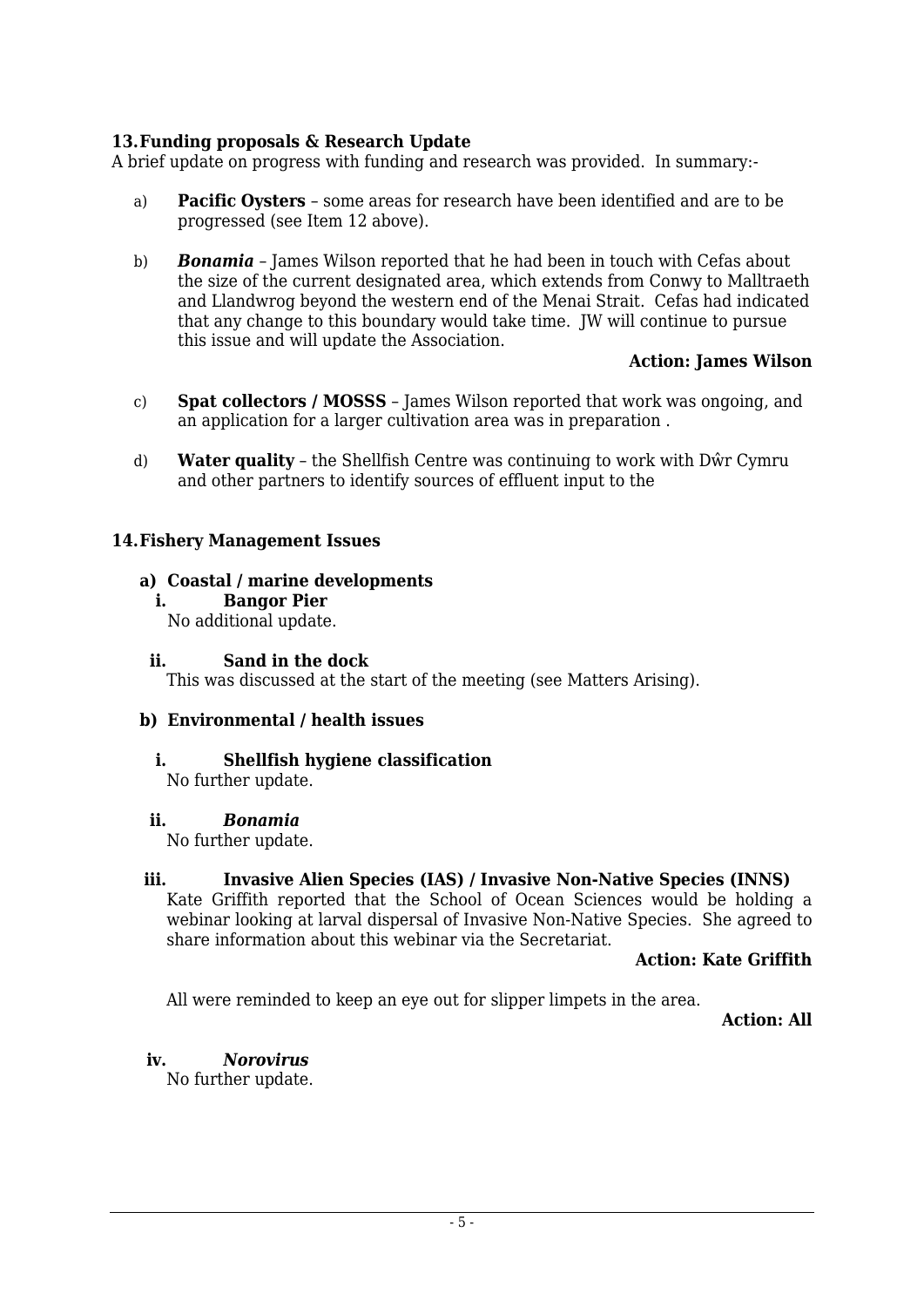## **15.Any Other Business**

## **a) Correspondence**

No additional correspondence had been received.

## **16.Dates for next meetings**

Proposed meeting dates for 2022:-

- a. Q1 2022 31st March
- (Revised proposal to mark the end of the old Order and the start of the new one)
- b. Q2 2022 8th June
- c. Q3 2022 7th September
- d. Q4 2022 14th December [AGM]